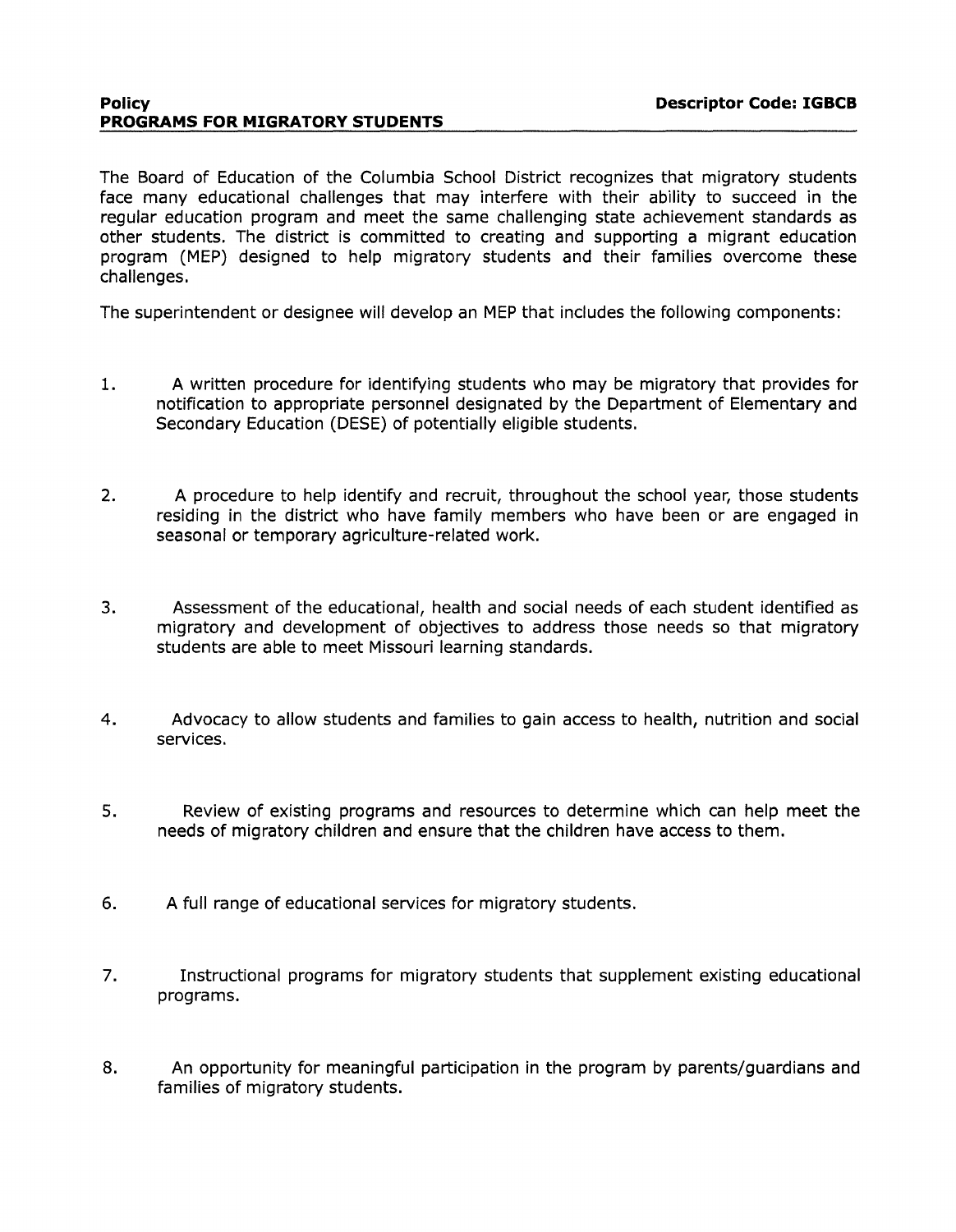- 9. A parent advisory committee to consult with district officials and staff in the planning, implementation and evaluation of the program.
- 10. Professional development for teachers that is designed to improve the quality of education for migratory students, including required training by DESE's Migrant Education and English Language Learning (MELL) program.
- 11. Provision of information to district personnel about any required participation in professional development provided by DESE's MELL program.
- 12. Assistance for secondary school students transitioning from school to postsecondary education, employment or military service.
- 13. Provision of needs assessment, evaluation, financial and other information needed for DESE to carry out its duties.
- 14. A process for prioritizing the provision of services in order to ensure that if there are limited resources, students most at risk of failing receive services ahead of other students.

# **Parent and Family Involvement and Engagement**

Information about the district's MEP will be disseminated throughout the community and to parents/guardians of students in the program. Parents/Guardians and families will be invited and encouraged to participate in parent/guardian and family involvement and engagement activities developed pursuant to policy IGBC. The district will, whenever possible, communicate with migratory students' parents/guardians who are not proficient in English in a language understandable to the parents/guardians.

# **Records**

The superintendent or designee will maintain and regularly update education and health records of students eligible to receive migrant services, including the date identified, the date approved for services and the services provided. Maintained records will be subject to the provisions of the Family Educational Rights and Privacy Act. The superintendent or designee will also maintain records of all other aspects of the MEP, including teacher training, use of community resources, and program evaluations. Records of parent and family involvement activities, including copies of notices, agendas and meeting minutes, will also be maintained.

The district will provide the results of need assessments, evaluations, financial information and other information as requested by DESE.

# **Nonpublic Students**

The district will provide services to migratory students in nonpublic schools in accordance with law.